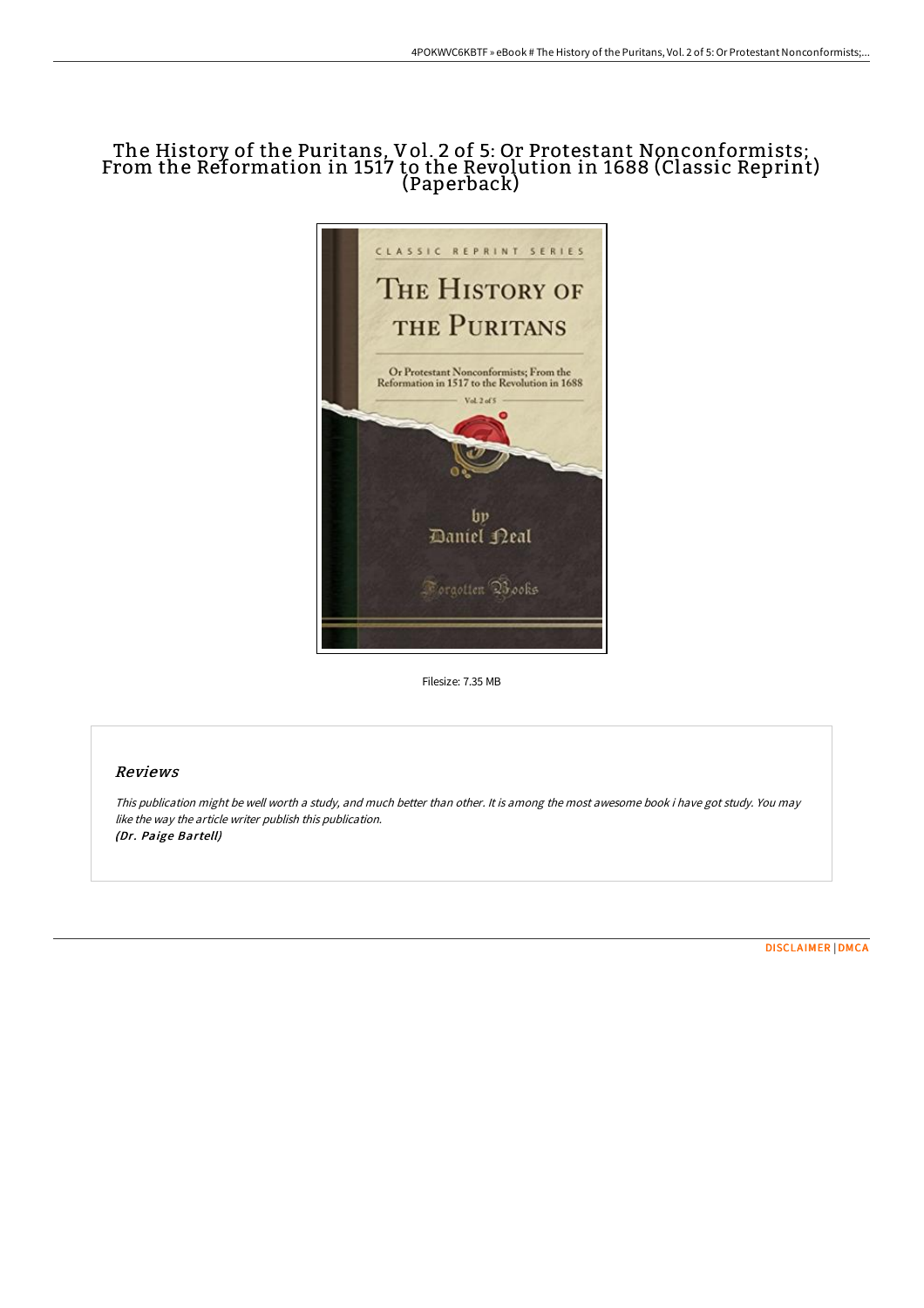#### THE HISTORY OF THE PURITANS, VOL. 2 OF 5: OR PROTESTANT NONCONFORMISTS; FROM THE REFORMATION IN 1517 TO THE REVOLUTION IN 1688 (CLASSIC REPRINT) (PAPERBACK)



Forgotten Books, United States, 2017. Paperback. Condition: New. Language: English . Brand New Book \*\*\*\*\* Print on Demand \*\*\*\*\*. Excerpt from The History of the Puritans, Vol. 2 of 5: Or Protestant Nonconformists; From the Reformation in 1517 to the Revolution in 1688 But instead of accomplishing his designs, the number of Puritans increased prodigiously in his reign, which was owing to one or other of these causes. First. To the standing firm by the constitution and laws of their brought over to them all those gentlemen in the house of commons, and in the several counties of England, who found it necessary, for the preservation of their properties, to op pose the court, and to insist upon being governed according to law these were called state Puritans. Secondly. To their steady adherence to the doctrines of Calvin and the synod of Dori, in the points of predestination and grace, against the modern interpretations of Arminius and his followers. The court divines fell in with the latter, and were thought not only to deviate from the principles of the first reformers, but to attempt a coalition with the church of Rome; while most of the country clergy, being stiff in their old opinions (though otherwise well enough affected to the discipline and ceremonies of the church), were in a manner shut out from all preferment, and branded with the name of Doctrinal Puritans. Thirdly. To their pious and severe manner of life, which was at this time very extraordinary. If a man kept the sabbath and frequented sermons; if he maintained family religion, and would neither swear, nor be drunk, nor comply with the fashionable vices of the times, he was called a Puritan: this by degrees procured them the compassion. Of the sober part of the nation, who began...

- <sup>a</sup> Read The History of the Puritans, Vol. 2 of 5: Or Protestant [Nonconformists;](http://bookera.tech/the-history-of-the-puritans-vol-2-of-5-or-protes.html) From the Reformation in 1517 to the Revolution in 1688 (Classic Reprint) (Paperback) Online
- $\Box$  Download PDF The History of the Puritans, Vol. 2 of 5: Or Protestant [Nonconformists;](http://bookera.tech/the-history-of-the-puritans-vol-2-of-5-or-protes.html) From the Reformation in 1517 to the Revolution in 1688 (Classic Reprint) (Paperback)